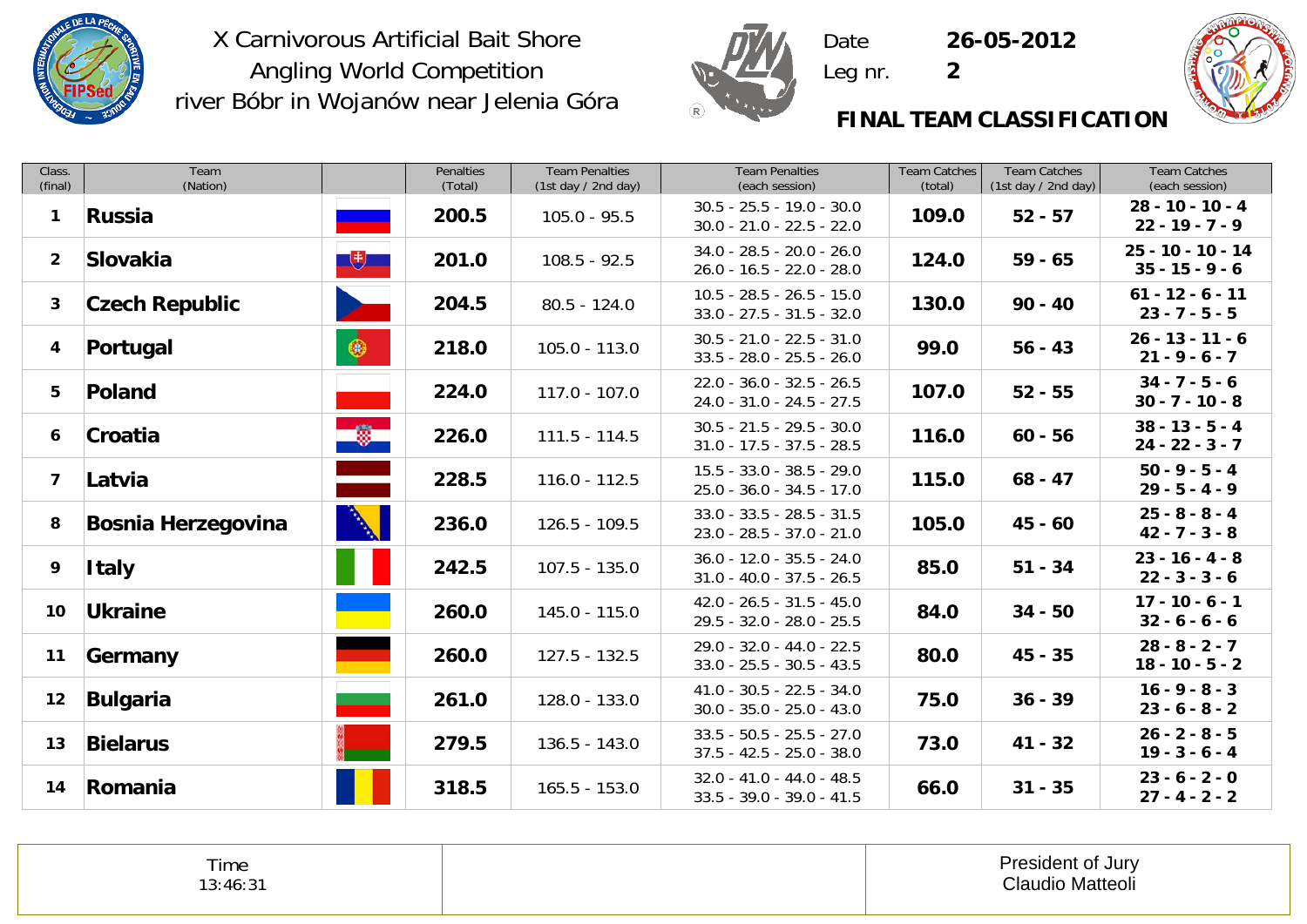



 DateLeg nr. **2**

**26-05-2012**



# FINAL INDIVIDUAL CLASSIFICATION

| Class.<br>(Day) | Competitor<br>Angling |               | Team<br>(Nation)      |                                   | Placement<br>(Tot.) | Placement<br>(1st day/2nd day) | Placement<br>single session                                                                                      | Catches<br>(Tot.) | Penalties<br>(1st day / 2nd day) | Legs<br>Played |
|-----------------|-----------------------|---------------|-----------------------|-----------------------------------|---------------------|--------------------------------|------------------------------------------------------------------------------------------------------------------|-------------------|----------------------------------|----------------|
| $\mathbf{1}$    | Vorobev               | Alexander     | Russia                |                                   | 2.0                 | $1 - 1$                        | $2 - 3 - 4\frac{1}{2} - 4\frac{1}{2}$<br>$1 - 2 - 3\frac{1}{2} - 3\frac{1}{2}$                                   | 42                | $14 - 10$                        | $\overline{2}$ |
|                 | 2 Forbak              | <b>Martin</b> | Slovakia              | $+$                               | 3.0                 | $2 - 1$                        | $1 - 2 - 6 - 6$<br>$1 - 2\frac{1}{2} - 3 - 3\frac{1}{2}$                                                         | 63                | $15 - 10$                        | $\overline{2}$ |
|                 | 3 Mazur               | Sebastian     | Poland                |                                   | 3.0                 | $2 - 1$                        | $2\frac{1}{2} - 4\frac{1}{2} - 5\frac{1}{2} - 6\frac{1}{2}$<br>$1 - 2 - 4 - 4\frac{1}{2}$                        | 33                | $19 - 11\frac{1}{2}$             | $\overline{2}$ |
|                 | 4 Duarte              | <b>Nuno</b>   | Portugal              | $\bigcirc$                        | 3.0                 | $1 - 2$                        | $1 - 2 - 4 - 7\frac{1}{2}$<br>$3\frac{1}{2} - 5 - 5\frac{1}{2} - 6\frac{1}{2}$                                   | 43                | 141/2-201/2                      | $\overline{2}$ |
|                 | 5 Carmo               | Josè          | Portugal              | $\bullet$                         | 4.0                 | $2 - 2$                        | $1 - 4 - 5 - 11$<br>$2 - 3\frac{1}{2} - 3\frac{1}{2} - 4\frac{1}{2}$                                             | 29                | $21 - 13\frac{1}{2}$             | $\overline{2}$ |
|                 | 6 Poishs              | Kaspars       | Latvia                | الكاتب<br>الأك                    | 5.0                 | $2 - 3$                        | $1\frac{1}{2} - 4\frac{1}{2} - 4\frac{1}{2} - 11\frac{1}{2}$<br>$2 - 3\frac{1}{2} - 4\frac{1}{2} - 9\frac{1}{2}$ | 36                | 22 - 191/2                       | $\overline{2}$ |
|                 | 7 Matijašic           | <b>Mario</b>  | Croatia               | $\bullet$                         | 7.0                 | $5 - 2$                        | $2 - 6\frac{1}{2} - 7\frac{1}{2} - 8$<br>$1 - 4 - 4 - 9\frac{1}{2}$                                              | 44                | 24 - 181/2                       | $\overline{2}$ |
|                 | 8 Cepelák             | <b>Michal</b> | <b>Czech Republic</b> | <b>Service</b>                    | 9.0                 | $4 - 5$                        | $1 - 2\frac{1}{2} - 3 - 12\frac{1}{2}$<br>$1 - 4 - 9\frac{1}{2} - 11$                                            | 45                | $19 - 25\frac{1}{2}$             | $\overline{2}$ |
|                 | 9 Kowalski            | <b>Daniel</b> | Poland                |                                   | 9.0                 | $6 - 3$                        | $4 - 5 - 9\frac{1}{2} - 12$<br>$1 - 2 - 9 - 9\frac{1}{2}$                                                        | 34                | 301⁄2-211⁄2                      | $\overline{2}$ |
|                 | 10 Tichy              | <b>Michal</b> | <b>Czech Republic</b> | <b>Contract Contract Contract</b> | 9.0                 | $1 - 8$                        | $1 - 5 - 5 - 7$<br>$6 - 7 - 9 - 9$                                                                               | 18                | $18 - 31$                        | $\overline{2}$ |
|                 | 11 Biagi              | <b>Simone</b> | <b>Italy</b>          |                                   | 9.0                 | $3 - 6$                        | $1\frac{1}{2} - 5 - 7 - 11$<br>$4 - 4\frac{1}{2} - 9\frac{1}{2} - 12\frac{1}{2}$                                 | 13                | 241/2-301/2                      | $\overline{2}$ |
|                 | 12 Shanin             | Alexey        | <b>Russia</b>         | -                                 | 9.0                 | $7 - 2$                        | $6\frac{1}{2} - 7\frac{1}{2} - 7\frac{1}{2} - 10\frac{1}{2}$<br>$1\frac{1}{2} - 4\frac{1}{2} - 7 - 7\frac{1}{2}$ | 27                | 32 - 201/2                       | $\overline{2}$ |
|                 | 13 Eglitis            | <b>Ainars</b> | Latvia                | ÷                                 | 10.0                | $9 - 1$                        | $3\frac{1}{2}$ - 5 - 11 - 11 $\frac{1}{2}$<br>$1 - 3 - 4\frac{1}{2} - 7$                                         | 25                | $31 - 15\frac{1}{2}$             | $\overline{2}$ |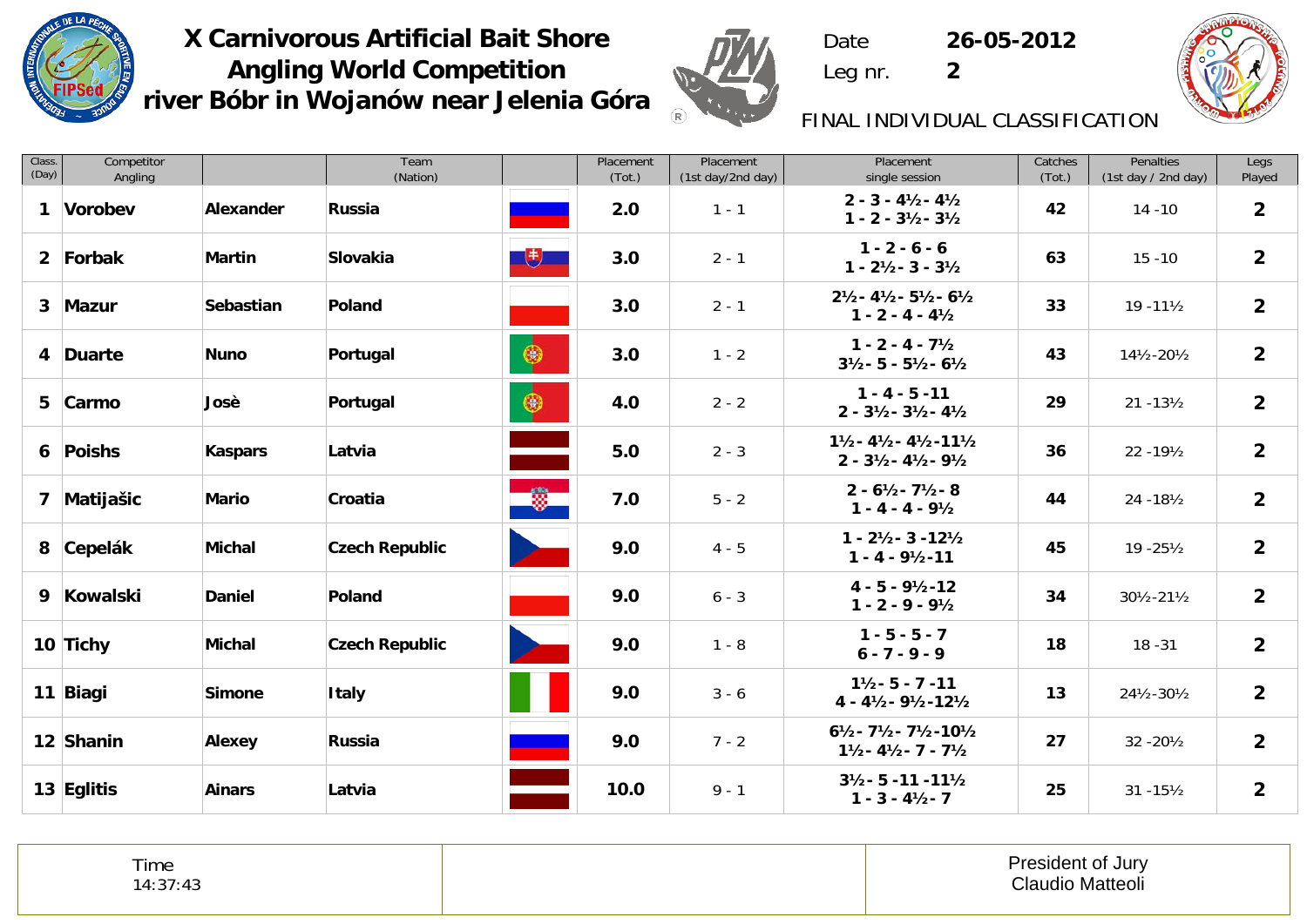



 Date **26-05-2012** Leg nr. **2**



# FINAL INDIVIDUAL CLASSIFICATION

| Class.<br>(Day) | Competitor<br>Angling |               | Team<br>(Nation)                 |                          | Placement<br>(Tot.) | Placement<br>(1st day/2nd day) | Placement<br>single session                                                                            | Catches<br>(Tot.) | Penalties<br>(1st day / 2nd day) | Legs<br>Played |
|-----------------|-----------------------|---------------|----------------------------------|--------------------------|---------------------|--------------------------------|--------------------------------------------------------------------------------------------------------|-------------------|----------------------------------|----------------|
|                 | 14 Hornak             | Peter         | Slovakia                         | $+$                      | 10.0                | $5 - 5$                        | $1\frac{1}{2} - 4 - 6\frac{1}{2} - 9\frac{1}{2}$<br>$2 - 7\frac{1}{2} - 8 - 9\frac{1}{2}$              | 23                | $21\frac{1}{2} - 27$             | $\overline{2}$ |
|                 | 15 Boras              | Mijo          | Croatia                          | <u>e Çe</u>              | 10.0                | $1 - 9$                        | $2 - 4 - 4\frac{1}{2} - 7$<br>$4\frac{1}{2} - 6 - 7 - 14$                                              | 23                | $17\frac{1}{2} - 31\frac{1}{2}$  | $\overline{2}$ |
|                 | 16 Babic              | <b>Daniel</b> | <b>Bosnia Herzegovina</b>        |                          | 11.0                | $3 - 8$                        | $1 - 2 - 8 - 12$<br>41/2-81/2-91/2-91/2                                                                | 24                | $23 - 32$                        | $\overline{2}$ |
|                 | 17 Borchert           | Carsten       | Germany                          |                          | 11.0                | $5 - 6$                        | $4 - 5 - 7 - 11$<br>$1 - 4 - 12\frac{1}{2} - 12\frac{1}{2}$                                            | 19                | $27 - 30$                        | $\overline{2}$ |
|                 | 18 Zovak              |               | Slavko-Slaven Bosnia Herzegovina |                          | 11.0                | $7 - 4$                        | $3 - 6\frac{1}{2} - 9 - 12$<br>$3\frac{1}{2} - 4\frac{1}{2} - 6 - 7\frac{1}{2}$                        | 27                | 301/2-211/2                      | $\overline{2}$ |
|                 | 19 Kostadinov         | <b>Todor</b>  | <b>Bulgaria</b>                  |                          | 12.0                | $5 - 7$                        | $4 - 4\frac{1}{2} - 5 - 10$<br>$1 - 7\frac{1}{2} - 8 - 13$                                             | 29                | 231/2-291/2                      | $\overline{2}$ |
|                 | 20 Subasic            | Jasmin        | Croatia                          | $\bullet$                | 12.0                | $6 - 6$                        | $1\frac{1}{2}$ - 5 - 10 $\frac{1}{2}$ -11<br>$3\frac{1}{2} - 7\frac{1}{2} - 8 - 9\frac{1}{2}$          | 20                | 28 - 28 1/2                      | $\overline{2}$ |
|                 | 21 Foltyn             | <b>Josef</b>  | <b>Czech Republic</b>            | <b>Service</b>           | 13.0                | $3 - 10$                       | $1 - 1\frac{1}{2} - 7 - 10\frac{1}{2}$<br>51/2-71/2-10-121/2                                           | 37                | $20 - 35\frac{1}{2}$             | $\overline{2}$ |
|                 | 22 Pavlov             | Igor          | <b>Ukraine</b>                   |                          | 13.0                | $9 - 4$                        | $4\frac{1}{2} - 7\frac{1}{2} - 10 - 10\frac{1}{2}$<br>$1 - 4\frac{1}{2} - 8\frac{1}{2} - 9\frac{1}{2}$ | 22                | 321/2-231/2                      | $\overline{2}$ |
|                 | 23 Cepelák            | <b>Tomas</b>  | <b>Czech Republic</b>            |                          | 14.0                | $4 - 10$                       | $1\frac{1}{2} - 4\frac{1}{2} - 7\frac{1}{2} - 10$<br>41/2-71/2-91/2-101/2                              | 30                | $23\frac{1}{2} - 32$             | $\overline{2}$ |
|                 | 24 Ferro              | Andrea        | <b>Italy</b>                     |                          | 14.0                | $7 - 7$                        | $4\frac{1}{2} - 4\frac{1}{2} - 7\frac{1}{2} - 13$<br>$4 - 6 - 7 - 13$                                  | 22                | 291/2-30                         | $\overline{2}$ |
|                 | 25 Olte               | <b>Maris</b>  | Latvia                           | $\overline{\phantom{0}}$ | 15.0                | $3 - 12$                       | $1 - 3 - 4 - 7\frac{1}{2}$<br>41/2-91/2-121/2-131/2                                                    | 40                | $15\frac{1}{2} - 40$             | $\overline{2}$ |
|                 | 26 Borchert           | Gerd          | Germany                          |                          | 15.0                | $6 - 9$                        | $4\frac{1}{2} - 4\frac{1}{2} - 5 - 13\frac{1}{2}$<br>$5\frac{1}{2} - 7 - 7\frac{1}{2} - 14$            | 21                | $27\frac{1}{2} - 34$             | $\overline{2}$ |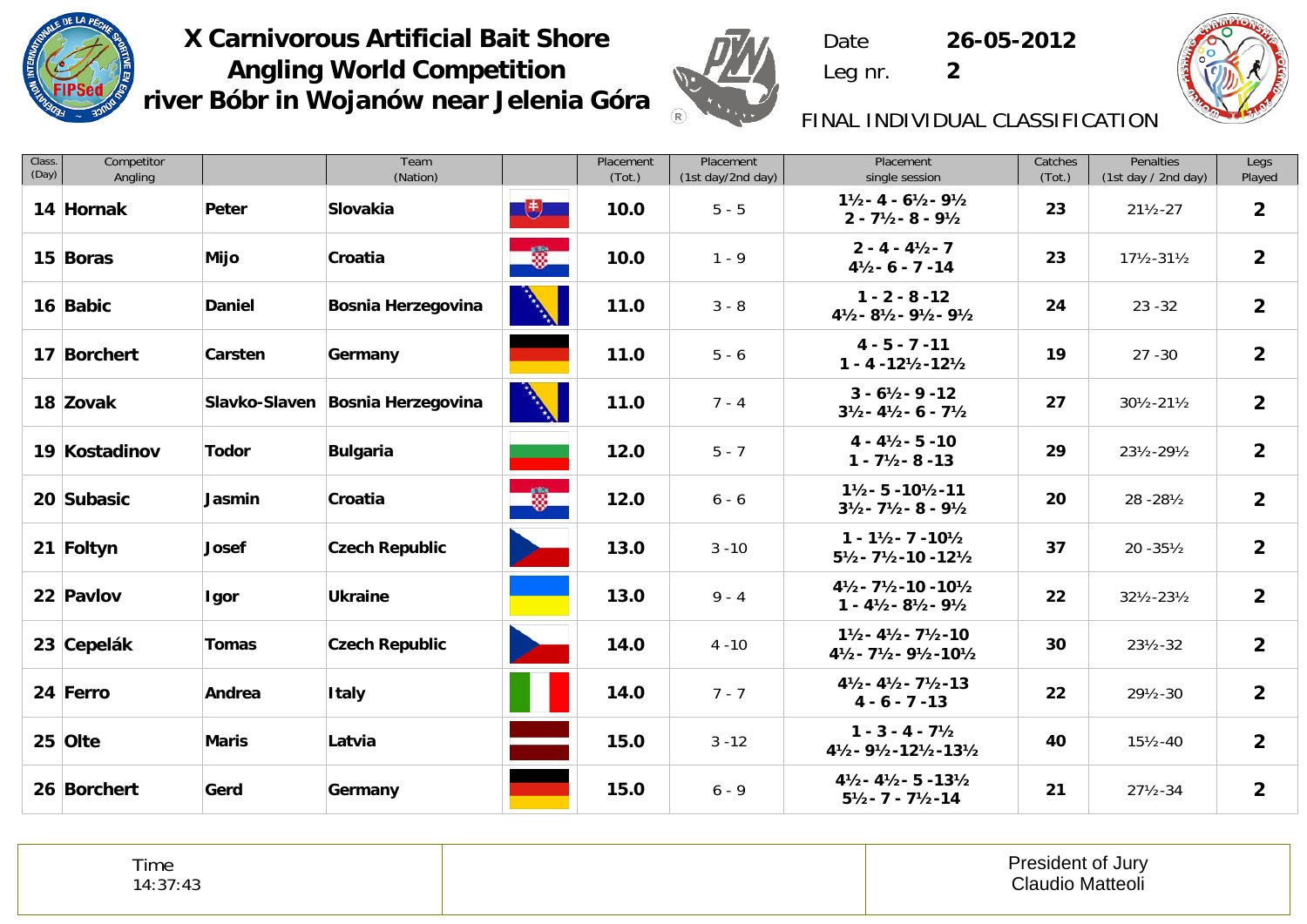



 **26-05-2012** Leg nr. **2**

Date



# FINAL INDIVIDUAL CLASSIFICATION

| Class.<br>(Day) | Competitor<br>Angling |                    | Team<br>(Nation)   |                                                                                                                                                                                                                                                                                                                                                     | Placement<br>(Tot.) | Placement<br>(1st day/2nd day) | Placement<br>single session                                                                   | Catches<br>(Tot.) | Penalties<br>(1st day / 2nd day) | Legs<br>Played |
|-----------------|-----------------------|--------------------|--------------------|-----------------------------------------------------------------------------------------------------------------------------------------------------------------------------------------------------------------------------------------------------------------------------------------------------------------------------------------------------|---------------------|--------------------------------|-----------------------------------------------------------------------------------------------|-------------------|----------------------------------|----------------|
|                 | 27 Vorotniak          | Volodymyr          | <b>Ukraine</b>     |                                                                                                                                                                                                                                                                                                                                                     | 15.5                | $12\frac{1}{2} - 3$            | $7 - 10\frac{1}{2} - 11 - 11$<br>$2\frac{1}{2} - 2\frac{1}{2} - 7\frac{1}{2} - 10$            | 28                | 391/2-221/2                      | $\overline{2}$ |
|                 | 28 Krzyszczyk         | Wojciech           | Poland             |                                                                                                                                                                                                                                                                                                                                                     | 16.0                | $12 - 4$                       | $7\frac{1}{2} - 8 - 10 - 14$<br>$1 - 5 - 8\frac{1}{2} - 9\frac{1}{2}$                         | 27                | $39\frac{1}{2} - 24$             | $\overline{2}$ |
|                 | 29 Ladan              | <b>Boris</b>       | Bosnia Herzegovina |                                                                                                                                                                                                                                                                                                                                                     | 16.0                | $10 - 6$                       | $6\frac{1}{2} - 7\frac{1}{2} - 8 - 11\frac{1}{2}$<br>$1 - 7\frac{1}{2} - 10 - 11\frac{1}{2}$  | 39                | $33\frac{1}{2} - 30$             | $\overline{2}$ |
|                 | 30 Katzer             | <b>Klaus-Peter</b> | Germany            |                                                                                                                                                                                                                                                                                                                                                     | 17.0                | $9 - 8$                        | $4 - 6\frac{1}{2} - 10\frac{1}{2} - 12$<br>$1 - 8 - 9\frac{1}{2} - 12\frac{1}{2}$             | 31                | $33 - 31$                        | $\overline{2}$ |
|                 | 31 Karemulin          | Konstantin         | <b>Russia</b>      |                                                                                                                                                                                                                                                                                                                                                     | 17.0                | $4 - 13$                       | $1\frac{1}{2} - 4 - 10\frac{1}{2} - 11$<br>$6\frac{1}{2} - 9\frac{1}{2} - 11 - 13\frac{1}{2}$ | 13                | $27 - 40\frac{1}{2}$             | $\overline{2}$ |
|                 | 32 Sedakov            | Eugen              | <b>Bielarus</b>    |                                                                                                                                                                                                                                                                                                                                                     | 17.0                | $10 - 7$                       | $5\frac{1}{2} - 7 - 9 - 13$<br>$2 - 5\frac{1}{2} - 11 - 13\frac{1}{2}$                        | 22                | $34\frac{1}{2} - 32$             | $\overline{2}$ |
|                 | 33 Smatana            | Juraj              | Slovakia           | $\begin{picture}(20,20) \put(0,0){\line(1,0){10}} \put(15,0){\line(1,0){10}} \put(15,0){\line(1,0){10}} \put(15,0){\line(1,0){10}} \put(15,0){\line(1,0){10}} \put(15,0){\line(1,0){10}} \put(15,0){\line(1,0){10}} \put(15,0){\line(1,0){10}} \put(15,0){\line(1,0){10}} \put(15,0){\line(1,0){10}} \put(15,0){\line(1,0){10}} \put(15,0){\line(1$ | 17.0                | $8 - 9$                        | $4\frac{1}{2}$ - 5 - 10 - 11 $\frac{1}{2}$<br>$3 - 9\frac{1}{2} - 9\frac{1}{2} - 11$          | 25                | $31 - 33$                        | $\overline{2}$ |
|                 | 34 Hristov            | <b>Teodoro</b>     | <b>Bulgaria</b>    |                                                                                                                                                                                                                                                                                                                                                     | 18.0                | $10 - 8$                       | $1\frac{1}{2}$ - 5 - 11 $\frac{1}{2}$ - 13 $\frac{1}{2}$<br>$5 - 5 - 11\frac{1}{2} - 12$      | 19                | $31\frac{1}{2} - 33\frac{1}{2}$  | $\overline{2}$ |
|                 | 35 Arno               | Herrmann           | <b>Italy</b>       |                                                                                                                                                                                                                                                                                                                                                     | 18.0                | $4 - 14$                       | $2 - 2 - 4\frac{1}{2} - 12$<br>$6\frac{1}{2} - 10 - 11\frac{1}{2} - 12$                       | 30                | 201⁄2-40                         | $\overline{2}$ |
|                 | 36 Vilhutskyi         | Vladyslav          | <b>Ukraine</b>     |                                                                                                                                                                                                                                                                                                                                                     | 18.0                | $9 - 9$                        | $2 - 9 - 9\frac{1}{2} - 12$<br>$3\frac{1}{2} - 7\frac{1}{2} - 8 - 12\frac{1}{2}$              | 18                | 321/2-311/2                      | $\overline{2}$ |
|                 | 37 Kanarskiy          | Yevgeniy           | <b>Bielarus</b>    |                                                                                                                                                                                                                                                                                                                                                     | 18.0                | $8 - 10$                       | $5 - 5 - 7 - 11\frac{1}{2}$<br>$4 - 7 - 9 - 12\frac{1}{2}$                                    | 15                | 281/2-321/2                      | $\overline{2}$ |
|                 | 38 Muin               | Giacomo            | <b>Italy</b>       |                                                                                                                                                                                                                                                                                                                                                     | 19.0                | $8 - 11$                       | $2\frac{1}{2} - 4 - 12\frac{1}{2} - 14$<br>$4 - 8 - 9\frac{1}{2} - 13$                        | 20                | $33 - 34\frac{1}{2}$             | $\overline{2}$ |
|                 | 39 Getov              | Georgi             | <b>Bulgaria</b>    |                                                                                                                                                                                                                                                                                                                                                     | 19.0                | $6 - 13$                       | $4\frac{1}{2} - 6\frac{1}{2} - 7 - 9\frac{1}{2}$<br>3-101/2-121/2-13                          | 14                | $27\frac{1}{2} - 39$             | $\overline{2}$ |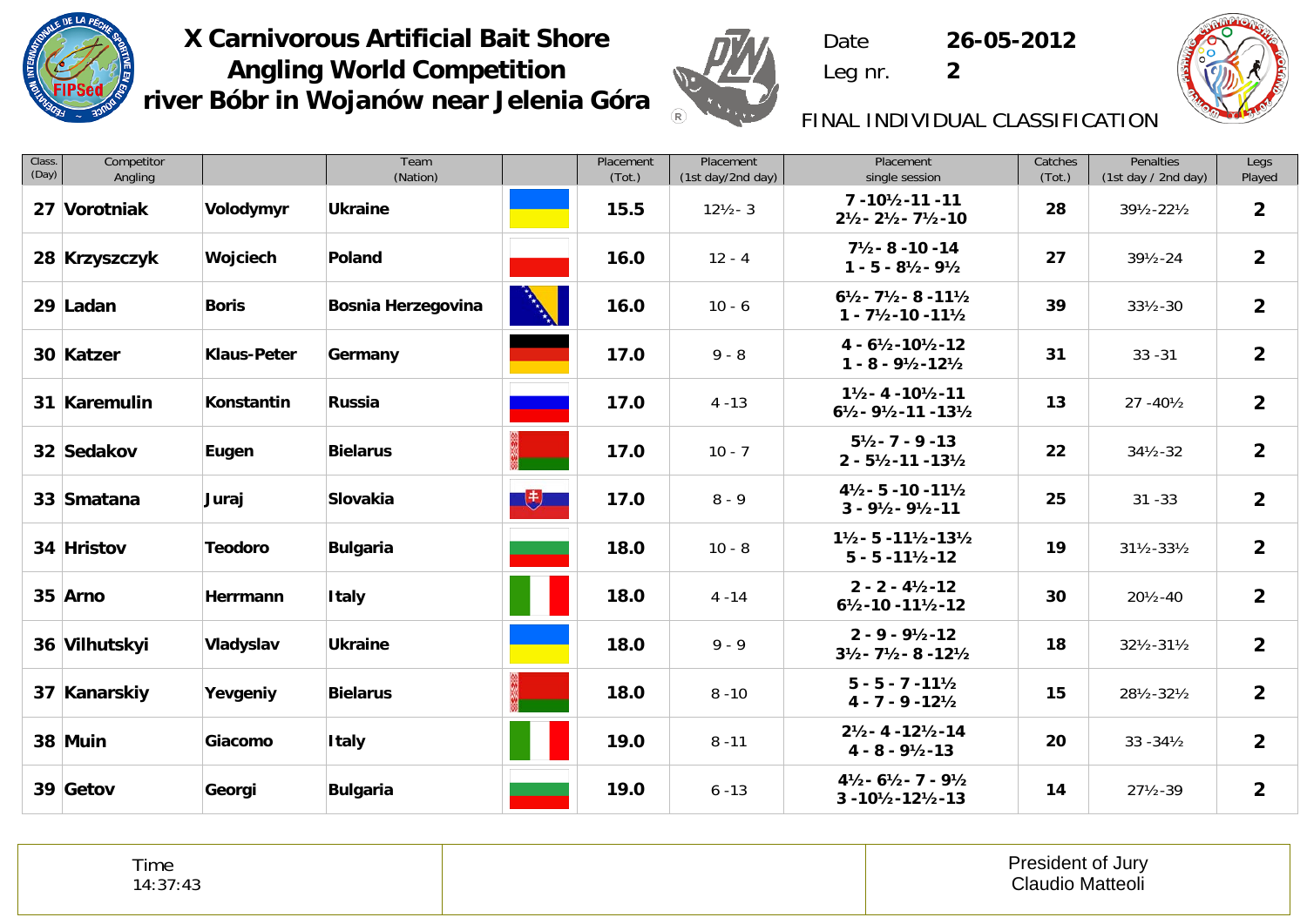



 **26-05-2012** Leg nr. **2**

Date



# FINAL INDIVIDUAL CLASSIFICATION

| Class.<br>(Day) | Competitor<br>Angling |              | Team<br>(Nation)   |              | Placement<br>(Tot.) | Placement<br>(1st day/2nd day) | Placement<br>single session                                                                  | Catches<br>(Tot.) | Penalties<br>(1st day / 2nd day) | Legs<br>Played |
|-----------------|-----------------------|--------------|--------------------|--------------|---------------------|--------------------------------|----------------------------------------------------------------------------------------------|-------------------|----------------------------------|----------------|
|                 | 40 Yakubovich         | Vadzim       | <b>Bielarus</b>    |              | 21.0                | $11 - 10$                      | $2 - 10 - 12 - 13$<br>$3 - 9\frac{1}{2} - 10 - 11$                                           | 18                | $37 - 33\frac{1}{2}$             | $\overline{2}$ |
|                 | 41 Lipinski           | Andrzej      | Poland             |              | 21.0                | $7 - 14$                       | $2 - 3\frac{1}{2} - 11 - 11\frac{1}{2}$<br>101/2-121/2-13 -14                                | 13                | $28 - 50$                        | 2 <sup>2</sup> |
|                 | 42 Koback             | Werner       | Germany            |              | 23.0                | $12 - 11$                      | $1 - 13 - 13 - 13$<br>$3 - 9\frac{1}{2} - 11 - 14$                                           | 9                 | $40 - 37\frac{1}{2}$             | $\overline{2}$ |
|                 | 43 Koldycheuski       | Mikalai      | <b>Bielarus</b>    |              | 23.0                | $11 - 12$                      | $5 - 9 - 9\frac{1}{2} - 13$<br>91/2-101/2-121/2-121/2                                        | 18                | $36\frac{1}{2} - 45$             | $\overline{2}$ |
|                 | 44 Barbosa            | Jorge        | Portugal           | $\bigcirc$   | 24.0                | $10 - 14$                      | $4\frac{1}{2} - 7\frac{1}{2} - 8 - 13\frac{1}{2}$<br>$9\frac{1}{2} - 9\frac{1}{2} - 11 - 11$ | 17                | $33\frac{1}{2} - 41$             | $\overline{2}$ |
|                 | 45 Marinuc            | Ionut        | Romania            |              | 26.0                | $13 - 13$                      | $6\frac{1}{2} - 9\frac{1}{2} - 12 - 13$<br>4 - 10 - 12 - 14                                  | 22                | $41 - 40$                        | $\overline{2}$ |
|                 | 46 Trestian           | Paul         | Romania            |              | 27.0                | $13 - 14$                      | 71/2-10 - 101/2-131/2<br>$9 - 10\frac{1}{2} - 12\frac{1}{2} - 12\frac{1}{2}$                 | 15                | $41\frac{1}{2} - 44\frac{1}{2}$  | $\overline{2}$ |
|                 | 47 Judet              | Gabriel      | Romania            |              | 27.0                | $14 - 13$                      | $10 - 12 - 12\frac{1}{2} - 13$<br>91/2-101/2-121/2-14                                        | 11                | $47\frac{1}{2} - 46\frac{1}{2}$  | $\overline{2}$ |
|                 | 48 Buzatu             | <b>Sabin</b> | Romania            |              | 17.0                | $14 - 3$                       | $3 - 4\frac{1}{2} - 5 - 9\frac{1}{2}$                                                        | 11                | $-22$                            | N.P.           |
|                 | 49 Holly              | Lukas        | Slovakia           | $+$          | 18.0                | $14 - 4$                       | $2 - 2 - 6 - 12\frac{1}{2}$                                                                  | 10                | $-22\frac{1}{2}$                 | N.P.           |
|                 | 50 Lastric            | Pero         | Bosnia Herzegovina | <b>RANCH</b> | 19.0                | $14 - 5$                       | $1\frac{1}{2} - 4\frac{1}{2} - 7\frac{1}{2} - 12\frac{1}{2}$                                 | 11                | $-26$                            | N.P.           |
|                 | 51 Mishin             | Artem        | <b>Russia</b>      |              | 19.0                | $14 - 5$                       | $2 - 2\frac{1}{2} - 7\frac{1}{2} - 12\frac{1}{2}$                                            | 19                | $-24\frac{1}{2}$                 | N.P.           |
|                 | 52 Boyadziehiev       | Lyubomir     | <b>Bulgaria</b>    |              | 21.0                | $14 - 7$                       | $4 - 6\frac{1}{2} - 9\frac{1}{2} - 11$                                                       | 8                 | $-31$                            | N.P.           |